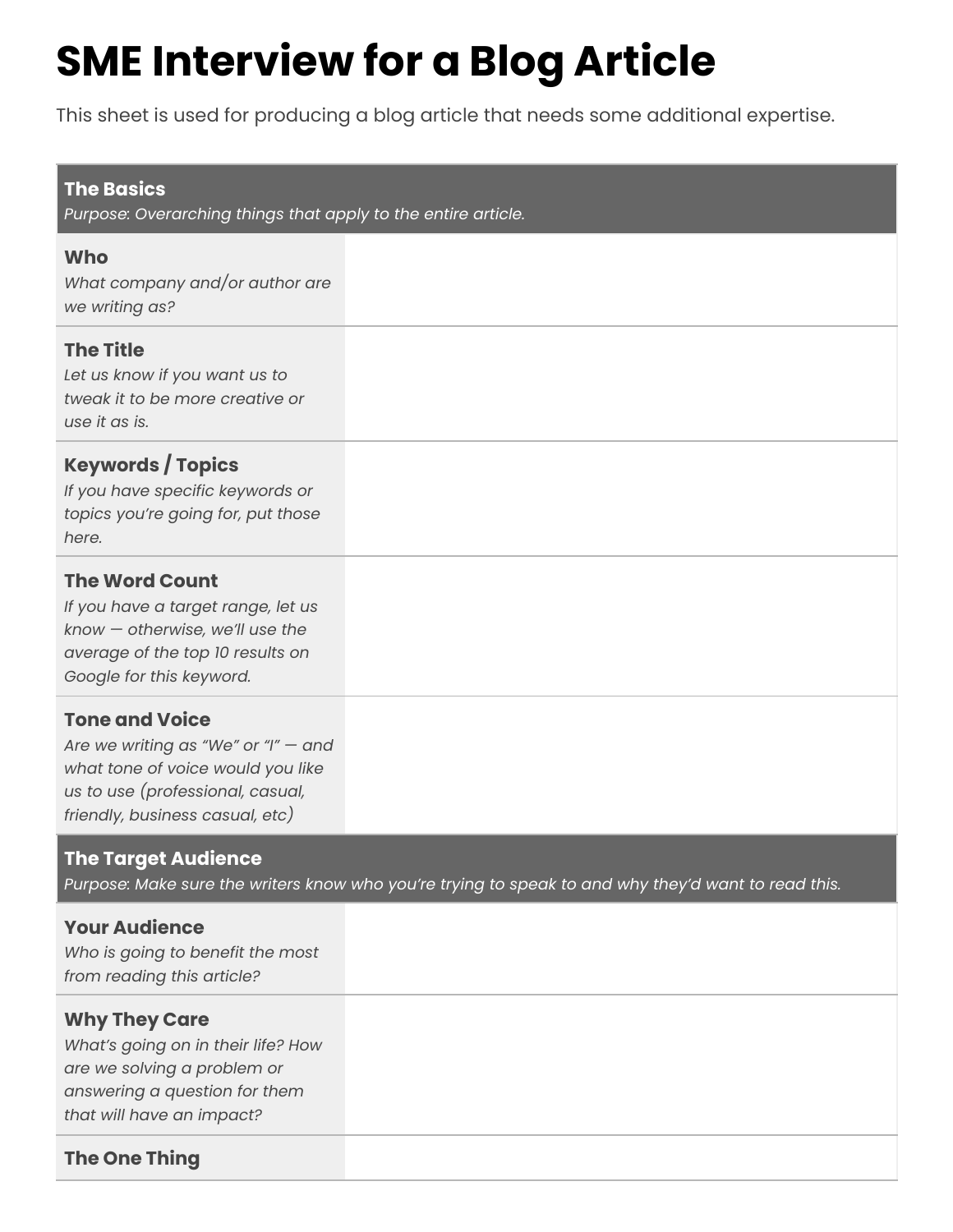*If they read this and only remember ONE thing from it all what should that be?*

#### **Your Authority or Empathy**

*Why should they trust that you know what you're talking about what credentials, passion, or experience do you have that makes you trustworthy?*

#### **The Content**

*Purpose: Get the idea that you're going for out on paper for the writers to see.*

#### **Key Points**

*What do you want to make sure that we cover? What do you think are the most important ideas for this topic and this reader?*

#### **Similar Content**

*Do you have any similar content that matches the information or style that you'd like to convey? Who are some other experts in the industry we can use for research?*

# **Bad Things**

*What do you want us to avoid saying or doing — bold promises, certain language, etc.?*

#### **Call-to-Action**

*Purpose: Get the reader to take the next step.*

#### **Next Step**

*What should a reader do next please include a link if possible.*

#### **Why It's a Logical Leap**

*Why is this next step a logical leap from this article? How is it going to help them move forward from here?*

#### **What Will Happen**

*Why should the reader take that step — what can they expect to happen after they take that step?*